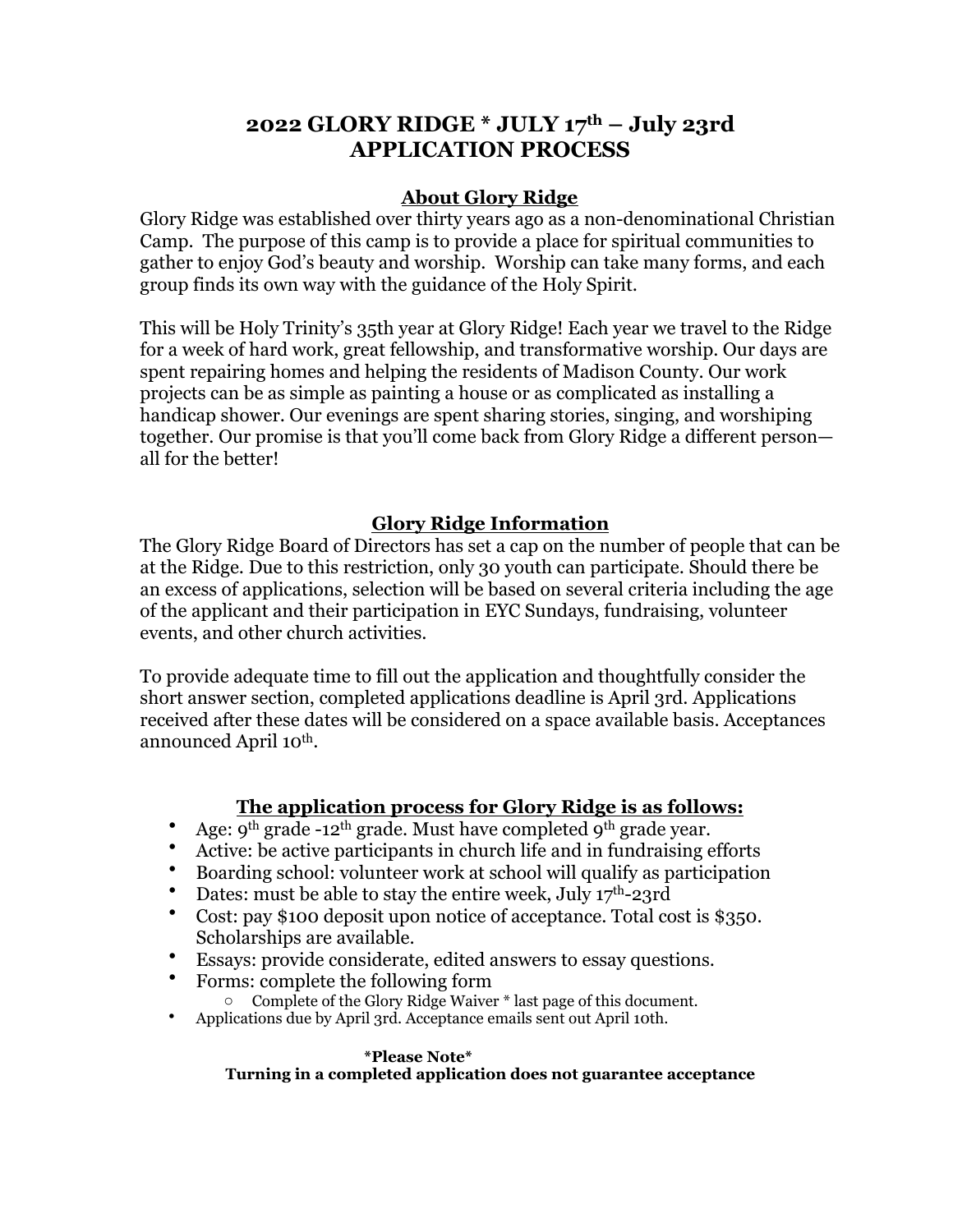## **Glory Ridge Application 2022**

| Cell #: ___________ Grade for Fall 2021 ______ Age ______ T-Shirt Size _______                                                                                                                                               |
|------------------------------------------------------------------------------------------------------------------------------------------------------------------------------------------------------------------------------|
|                                                                                                                                                                                                                              |
|                                                                                                                                                                                                                              |
|                                                                                                                                                                                                                              |
| Regularly participate in Sunday night EYC meetings?                                                                                                                                                                          |
| Do you volunteer in EYC or other church service activities?<br>Acolyte, Outreach                                                                                                                                             |
| Have you been to Glory Ridge before?                                                                                                                                                                                         |
| Are you able to attend the entire week of Glory Ridge?                                                                                                                                                                       |
| Participate in Stock Sales to raise funds for Glory Ridge?                                                                                                                                                                   |
| Glory Ridge Stock Sale Sign-Up                                                                                                                                                                                               |
| You are required to complete at least 3 shifts. Please select 5 shifts below that will work with your<br>schedule. We will confirm your 3 shifts in May. Should you wish, you may sign up for two shifts on<br>the same day. |

| Dates   | First Shift 9am-10:30am | Second Shift 11am-12:30pm |
|---------|-------------------------|---------------------------|
| May 22  |                         |                           |
| June 5  |                         |                           |
| June 12 |                         |                           |
| June 29 |                         |                           |
| June 26 |                         |                           |
| July 3  |                         |                           |
| July 10 |                         |                           |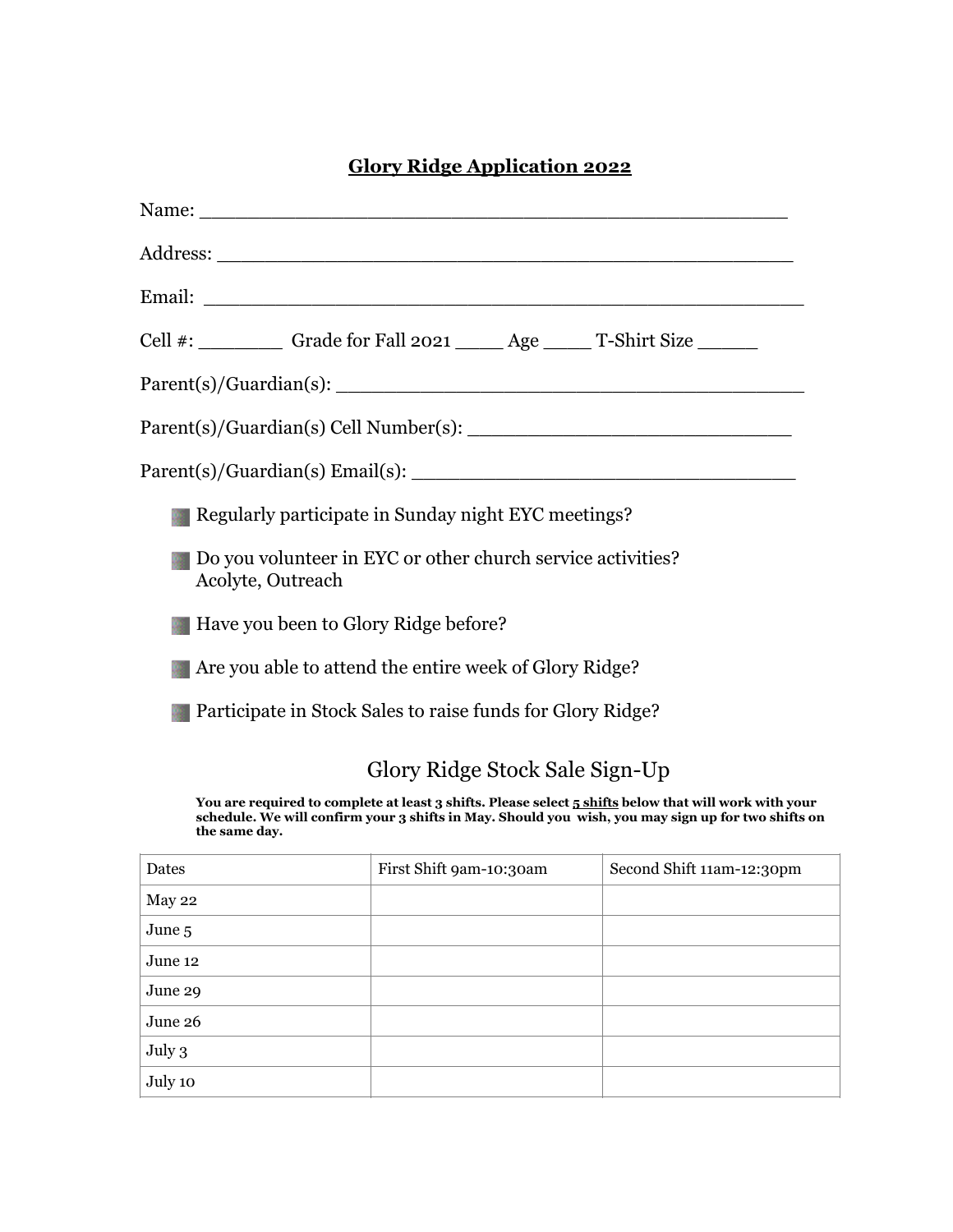## **Essay Questions**

What experience has had the most impact in your faith life so far and why?

What do you hope to gain from the Glory Ridge experience?

# Glory Ridge Application Parent/Youth Signatures

| Signatures:     |                                                                                                                                                                                                                                |
|-----------------|--------------------------------------------------------------------------------------------------------------------------------------------------------------------------------------------------------------------------------|
| Youth           | Date the contract of the contract of the contract of the contract of the contract of the contract of the contract of the contract of the contract of the contract of the contract of the contract of the contract of the contr |
| Parent/Guardian | Date the contract of the contract of the contract of the contract of the contract of the contract of the contract of the contract of the contract of the contract of the contract of the contract of the contract of the contr |
|                 | Please return this application to Jenny Campbell by April 3rd<br>Holy Trinity Church 607 N. Greene St. Greensboro NC 27401<br>Email Jenny Campbell, Director of Youth Ministry with any questions.<br>jenny@holy-trinity.com   |

### **2022 Glory Ridge Camp** - **Waiver and Release of Liability**

This Release and Waiver of Liability in favor of Glory Ridge, Inc., a North Carolina nonprofit corporation, their directors, officers, employees, and agents. The Volunteer desires to work as a volunteer for Glory Ridge and engage in the activities related to being a volunteer. The Volunteer understands that the Activities may include constructing and rehabilitating residential buildings, living in the housing provided for volunteers of Glory Ridge and recreational activities in and around the Glory Ridge camp property. The Volunteer hereby freely, voluntarily, and without duress executes this Release under the following terms: